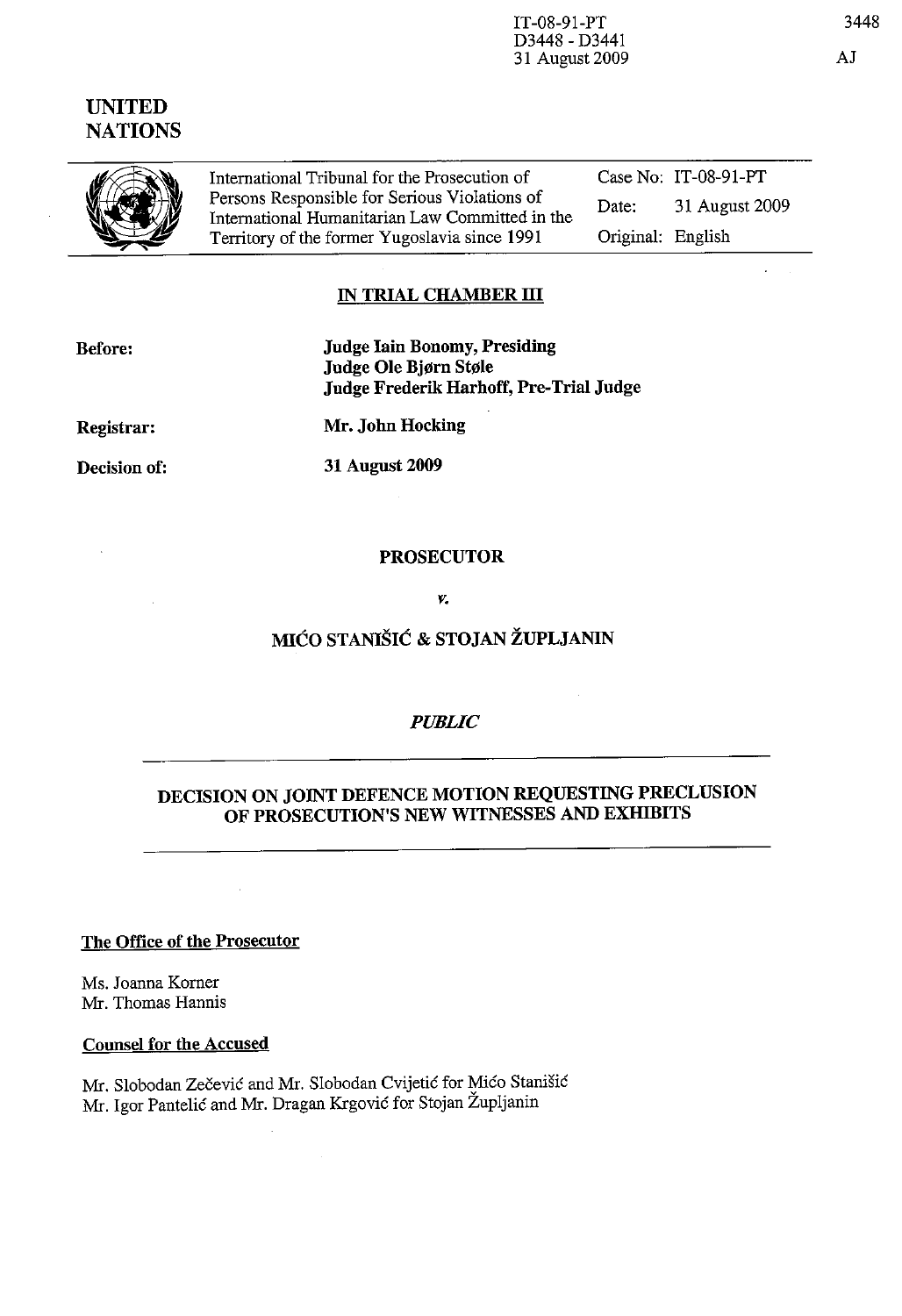#### **A. Introduction and background**

1. This Trial Chamber of the International Tribunal for the Prosecution of Persons Responsible for Serious Violations of International Humanitarian Law Committed in the Territory of the former Yugoslavia since 1991 ("Tribunal") is seized of the "Joint motion by Defence of Mico Stanisic and Stojan Zupljanin requesting the Trial Chamber to preclude Prosecution's new witnesses and new exhibits", filed by the Defence of Mico Stanisic and the Defence of Stojan Zupljanin (together "Defence") on 22 June 2009 ("the Motion"). In the Motion, the Defence argue that disclosure of new witnesses and exhibits should have been made at an earlier stage of the pre-trial proceedings, notably by 23 September 2008 when the *Stanisic* and *Zupljanin* cases were joined and certainly before submission by the Prosecutor of its pre-trial brief, and that the late disclosure thereof has prejudiced the rights of the Accused to a fair trial, including the right of the Accused to be informed promptly of the case against them and to have adequate time and facilities to prepare their defence and to be tried fairly, expeditiously and without undue delay in clear violation of Articles 20 and 21 of the Tribunal's Statute.<sup>1</sup> The Defence, therefore, requests the Trial Chamber to issue an order precluding the Prosecution from leading this evidence at trial.<sup>2</sup>

2. In a scheduling order dated 8 May 2009, the Pre-Trial Judge directed the Prosecution to file its pre-trial brief in the consolidated case, including all materials pursuant to Rule  $65 \text{ ter}(\text{E})(ii)$  and (iii) by 8 June 2009 ("Scheduling Order").<sup>3</sup> On that date, the Prosecution did indeed file its consolidated pre-trial brief with confidential annexes, including consolidated lists of witnesses and exhibits. However, these lists included 39 witnesses and 689 exhibits – altogether amounting to roughly another 20 percent of all the evidence disclosed by the Prosecution – of which the Defence had not previously been informed. It is these witnesses and exhibits which the Defence now seek to exclude from admission.<sup>4</sup>

3. On 6 July 2009, the Prosecution responded to the Motion ("Response"), arguing that the Prosecution is entitled under Rule  $65 \text{ ter}$ (E) to file its lists of witnesses and exhibits to the Defence as late as six weeks before the pre-trial conference. The Prosecution submits that it had in fact provided the Defence with copies of all the statements and interviews with its witnesses in a language the two Accused understand except for:

<sup>&</sup>lt;sup>1</sup> Id. paras 2, 24 and annexes A and B.

<sup>2</sup> Motion, para. 25.

<sup>3</sup> Scheduling order for submission of pre-trial briefs and other material pursuant to Rule 65 *ter,* filed on 8 May 2009.

<sup>4</sup> Rule 65 *ter* conference, 24 August 2009, T. 300.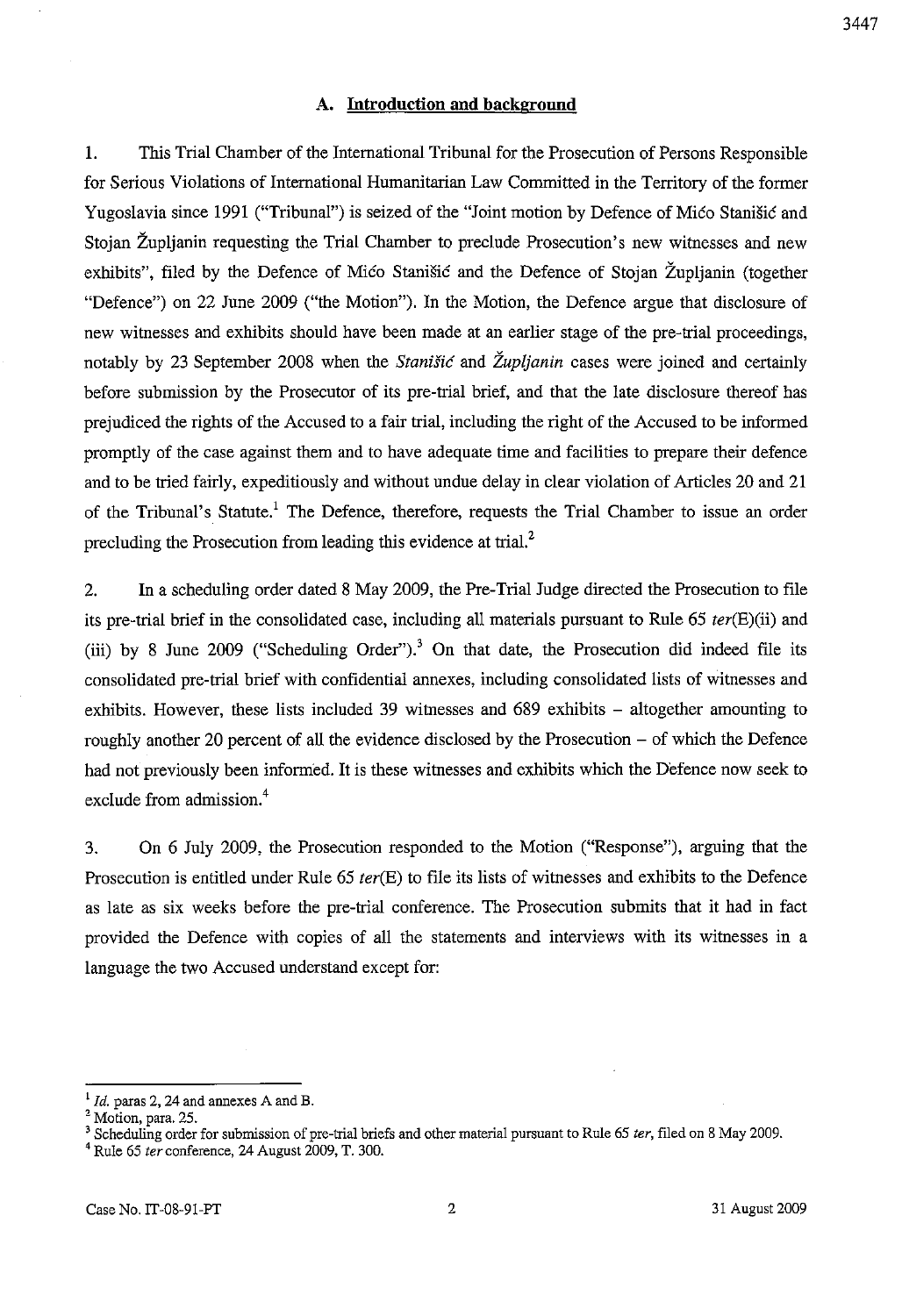(a) disclosure of audio recordings and transcripts of the interviews with witness ST-182, which awaits the Trial Chamber's resolution of the Prosecution's Rule 66(C) motion filed on 26 May 2009;<sup>5</sup>

(b) a response from the BiH authorities to a request for assistance to identify a summary witness qualified to discuss the contents of the 1992-1995 criminal case logbooks from the Prosecution Offices in the municipalities charged in the indictment;<sup>6</sup> and

(c) BCS translations of the written statements of ST-193, ST-201, ST-204, ST-208 and ST-21O, which were delayed due to the fact that these statements had been taken only recently, and the notes from a prior interview of ST-192 which still require BCS translation.<sup>7</sup>

The Prosecution argues that if the Trial Chamber were to find that the Accused have suffered any prejudices as a result of disclosure of exhibits or witnesses on the Prosecution's Rule 65 *ter* lists after the two cases had been joined, the fairest solution would be to require the Prosecution to postpone offering these exhibits and witnesses until later in the trial.<sup>8</sup>

4. On 13 July 2009, the Defence of Mico Stanisic requested leave to reply to the Prosecution's Response and filed a proposed reply.<sup>9</sup> On that same date, the Defence of Stojan Župljanin joined in the reply of the Defence of Mico Stanišic.<sup>10</sup> The Trial Chamber hereby grants leave to the Defence to file these replies ("Replies"). **In** their Replies, the Defence reiterated that the right to a fair trial was violated by the Prosecution's late disclosure of witnesses and exhibits and further argues that they have only been given audio or video recordings of interviews for 38 of the 39 new witnesses, but nothing in writing, and that nothing at all has been disclosed for the remaining witness.

5. On 14 July 2009, the Prosecution applied for leave to file a "Supplemental Response" on the grounds that a number of new facts had emerged since the filing of the Motion, and that these new facts had been misrepresented in the Replies.<sup>11</sup> The Trial Chamber notes that the Rules do not envisage such rejoinders and that, in any event, the Trial Chamber did not allow the Prosecution to

<sup>&</sup>lt;sup>5</sup> Response, para. 15 a.

**<sup>6</sup> Response, para. 15 b.** 

 $7$  Response, para. 15 c.

<sup>8</sup> Response, para. 14, stating that "[clounsel for Zupljanin suggested this solution during the 12 June 2009 Rule *65ter*  status conference."<br><sup>9</sup>

Response to the Defence of Mico Stanišic and Stojan Župljanin requesting the Trial Chamber to preclude Prosecution's new witnesses and new exhibits, filed on 6 July 2009; "Application for leave to file a reply and reply to the Prosecution's response to joint motion by Defence of Mico Stanisic and Stojan Zupljanin requesting the Trial Chamber to preclude Prosecution's new witnesses and new exhibits, filed on 13 July 2009.

<sup>&</sup>lt;sup>10</sup> Motion to join Mico Stanišic's application for leave to file a reply and reply to the Prosecution's response to joint motion by Defence of Mico Stanisic and Stojan Zupljanin requesting the Trial Chamber to preclude Prosecution's new witnesses and new exhibits, filed on 13 July 2009.

 $^{\text{II}}$  *Ibid.*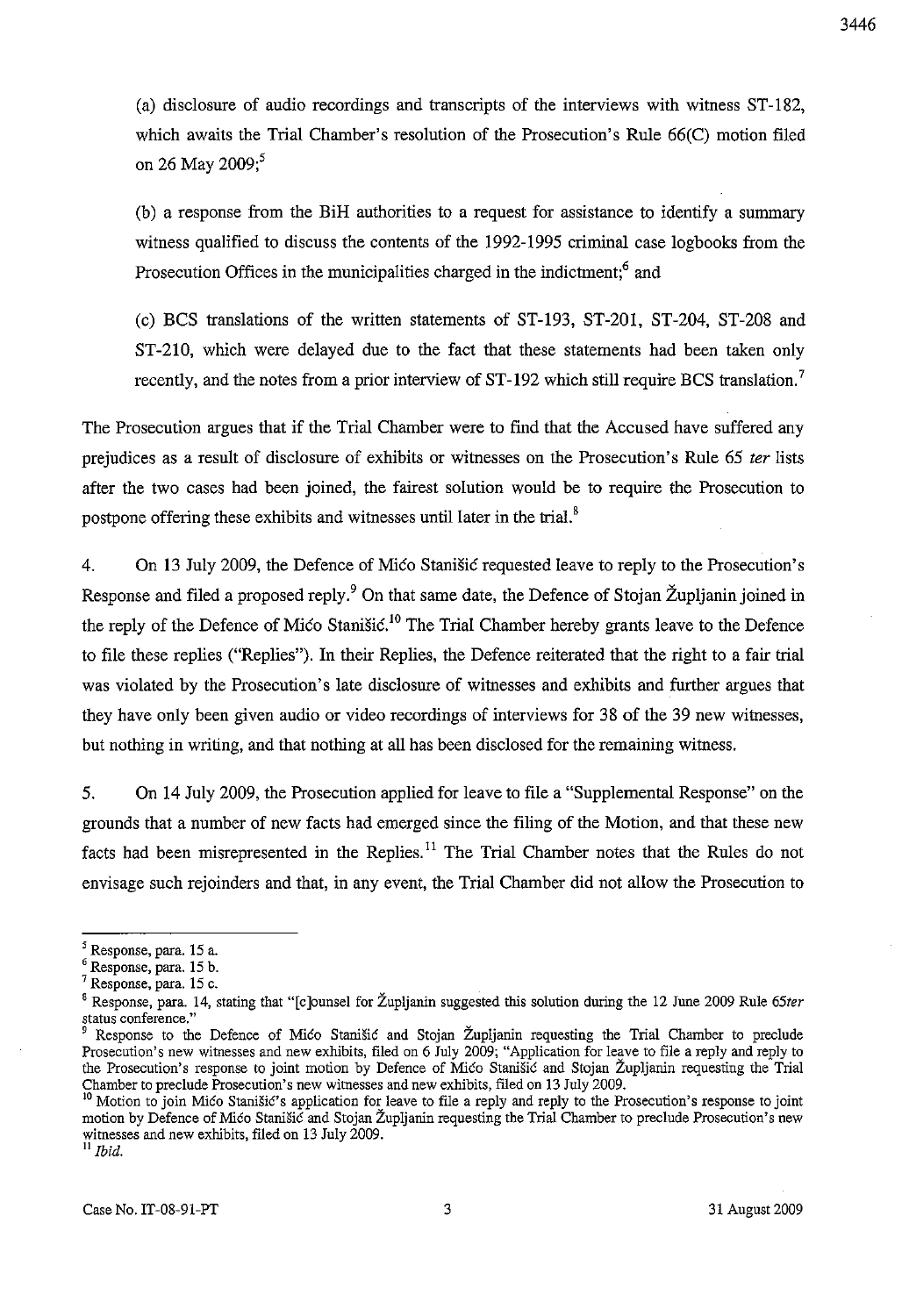make such further submission. Therefore, the Trial Chamber will not consider this filing of the Prosecution in its determination of the Motion.

6. At the Rule 65 *ter* conference on 8 July 2009, the Defence complained that the Prosecution had continued its disclosure the submission of its pre-trial brief and that most of the statements of the 39 witnesses and many of the 689 exhibits had still not been disclosed to the Defence in accordance with Rule 66(A)(ii). The Pre-Trial Judge therefore set a final time-limit and ordered the Prosecution to ensure full compliance with its disclosure obligations under Rule 66(A)(ii) by 31 July 2009.<sup>12</sup>

7. On 3 August 2009, the Prosecution notified the Trial Chamber that it had "substantially complied with this order" ("Compliance Notice").<sup>13</sup> However, at the Rule 65 *ter* conference on 24 August 2009, the Defence complained that disclosure had not been completed by 31 July 2009. The Prosecution conceded at that conference that 74 documents relating to witnesses remained to be disclosed, many of them being declarations or statements taken by **BiH** authorities from certain witnesses, and that other material pending translation also remained to be disclosed.<sup>14</sup>

8. In respect of exhibits, the Prosecution further stated that it had disclosed all documents on its Rule 65 *ter* exhibit list with two exceptions: (a) six documents which had not been disclosed as they are subject to pending Rule  $66(C)$  or Rule 54 bis(F) motions; and (b) two sets of criminal case logbooks from the Republika Srpska Prosecution Offices in two of the municipalities charged in the indictment which had only recently been received and nine remaining sets of Prosecution logbooks pertaining to seven of the municipalities covered by the Indictment, all of which would be disclosed immediately upon reception.'5 The Prosecution also submitted that it is *not* legally obliged to provide both English and BCS versions of every exhibit on its Rule 65 *ter* list of exhibits, but only to disclose to the Accused a BCS version of an exhibit if that is the original language of the document, and otherwise disclosing it in one of the working languages of the Tribunal.<sup>16</sup>

### **B. Applicable law**

9. Article 20(1) of the Statute requires **Trial** Chambers to ensure, *inter alia,* that a trial is fair and expeditious and that proceedings are conducted in accordance with the rules of procedure and

<sup>12</sup> Rule 65 *ter* conference, 8 July 2009, T. 256.

<sup>&</sup>lt;sup>13</sup> Prosecution's notification of compliance with the Trial Chamber's 8 July 2009 order regarding Rule 66(A)(ii) disclosure, 3 August 2009, para. 1.

<sup>14</sup> Rule 65 *ter* conference, 24 August 2009, T. 296-297.

<sup>&</sup>lt;sup>15</sup> Response, para. 17.

<sup>&</sup>lt;sup>16</sup> Response, para. 18.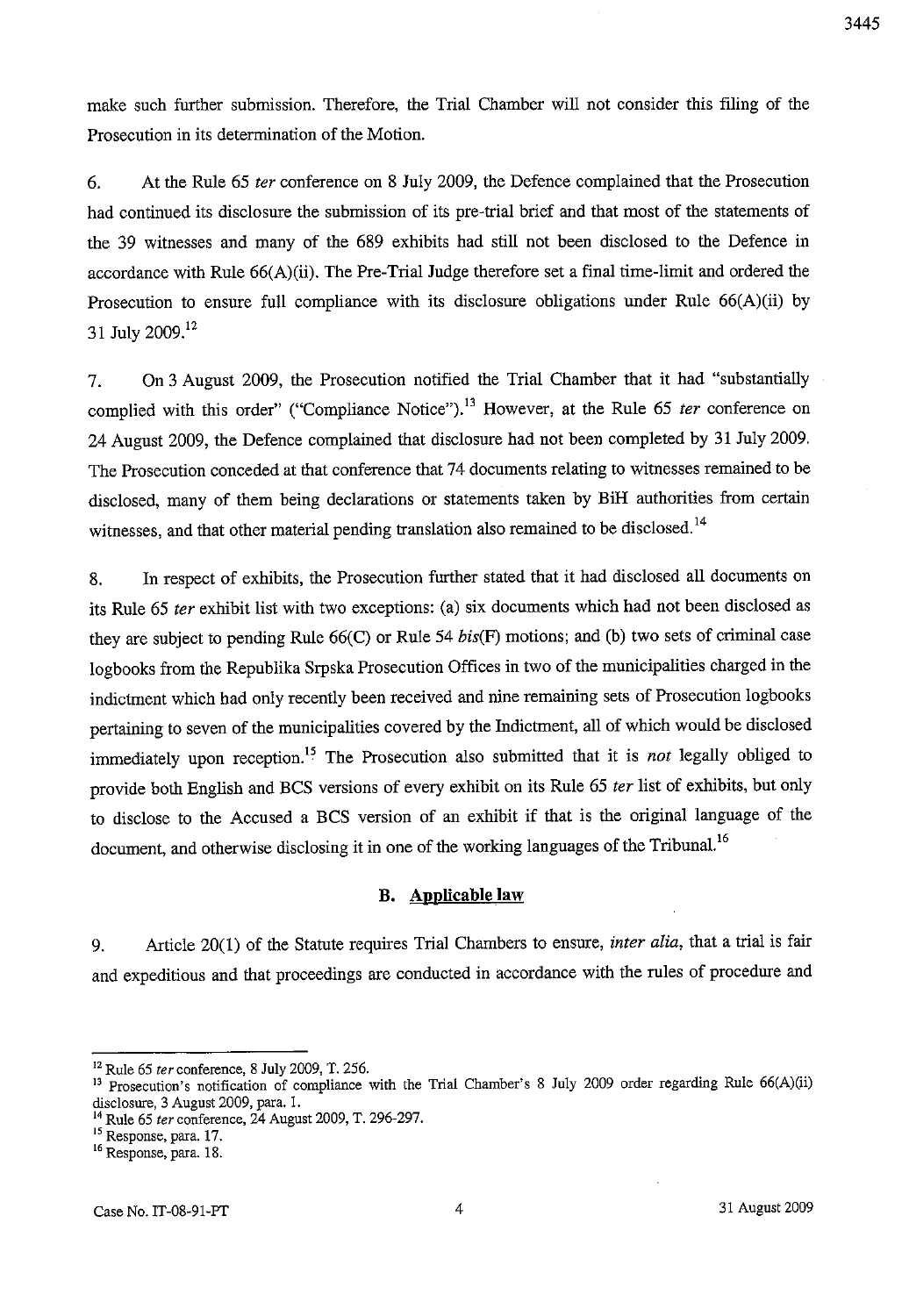evidence, with full respect of the rights of the accused and due regard for the protection of victims and witnesses. The rights of the accused are set out in Article 21 of the Statnte.

10. Pursuant to Rule 65 *ter(E)(ii)* and (iii), the Prosecution is required to file its lists of witnesses and exhibits by the date set by the Trial Chamber or by the pre-trial Judge and no less than six weeks before the Pre-Trial Conference. Within the same timeframe, the Prosecution has an obligation under Rule 65 *ter(E)(iii)* to serve on the Defence copies of the exhibits listed.

11. Rule 66(A)(ii) requires the Prosecution to make available to the Defence, in a language the accused understands and within the time-limit prescribed by the Trial Chamber or by the pre-trial Judge, copies of the statements of all witnesses whom it intends to call to testify at trial, and copies of all transcripts and written statements taken in accordance with Rule 92 *his,* Rule 92 *ter* and Rule 92 *quater.* Pursuant to the same provision, if the Prosecution seeks to call additional witnesses, it is required to disclose copies of the statements of such witnesses "when a decision is made to call those witnesses". In the Tribunal's jurisprudence, that decision "is the original decision made by the Prosecution to call the witness, as documented by' an application to amend the witness list, not the later date at which a Trial Chamber confirms that decision by granting the motion. $17$ 

12. Rule 68 *his* allows the pre-trial Judge or The Chamber to decide *proprio motu,* or at the request of either party, on sanctions to be imposed on a party which fails to perform its disclosure obligations pursuant to the Rules.

## **C.** Discussion

13. The present matter concerns whether the Prosecution has failed to comply with the Rules and any orders issued relating to the Prosecution's obligations under Rule 65 *ter*(E) to make filings and under Rule 66(A)(ii) to disclose material to the Defence. If that is the case, then the question is whether the Defence are unfairly prejudiced as a consequence of the Prosecution's failure and what measures the Trial Chamber should take to ensure the fairness of the proceedings, including, as requested by the Defence, to preclude the Prosecution from leading the relevant evidence at trial.

14. Two issues arise in relation to the time-limits of the filings. The first is whether the filing under Rule 65 *ter*(E) by the Prosecution of its witness and exhibits lists along with its pre-trial brief was timely. The second issue is to determine the consequences to be drawn from the fact that a substantial amount of material was disclosed to the Defence after 31 July 2009, that is, after the

<sup>&</sup>lt;sup>17</sup> Prosecutor v. Lukić and Lukić, Case No. IT-98-32/1-T, Decision on Prosecution failure to comply with Rule 66(A)(ii) disclosure obligations, filed on 5 November 2008, p. 3.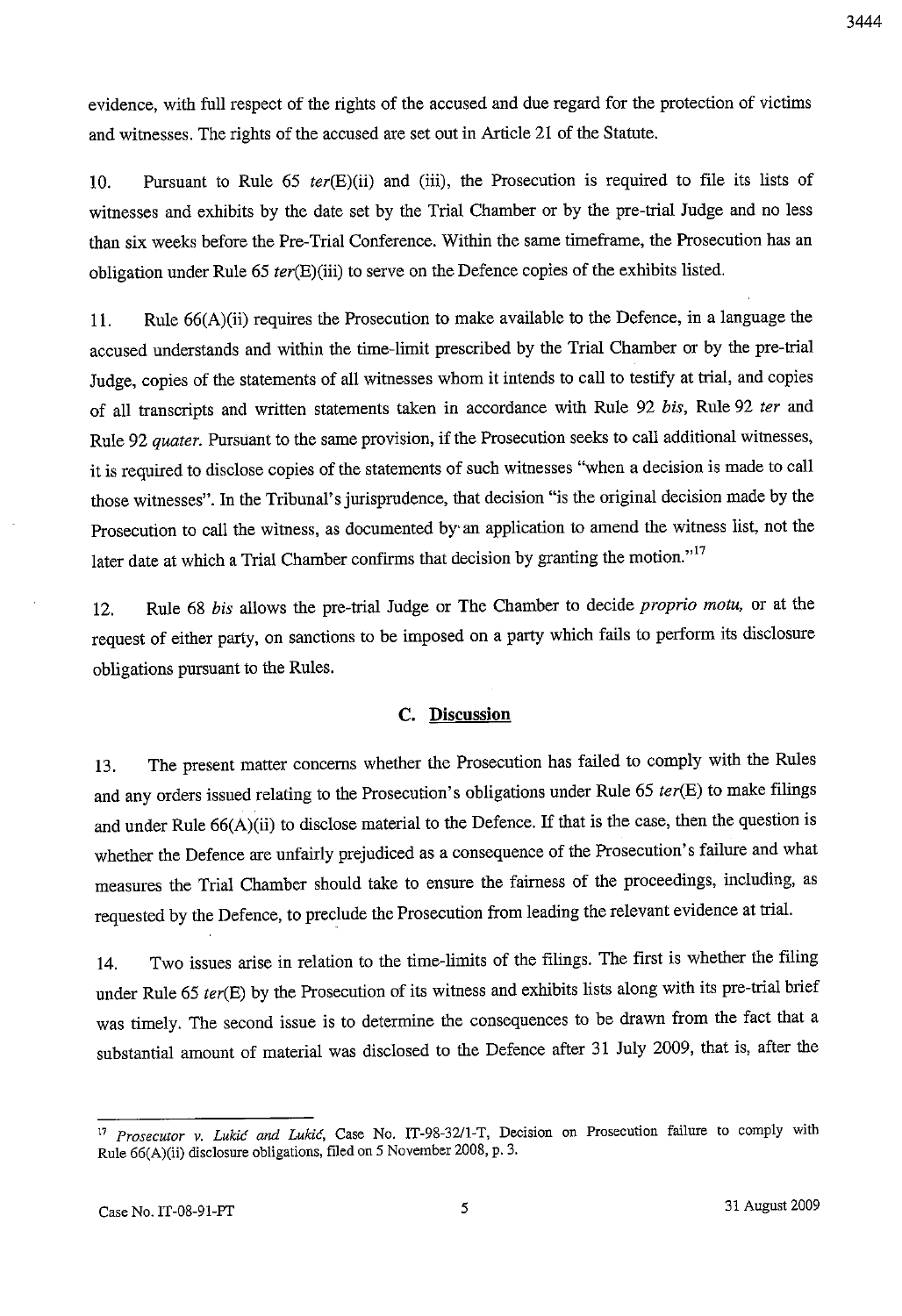expiration of the final time-limit set by the Pre-Trial Judge and without leave of the Pre-trial Judge or the Trial Chamber.

15. On 8 June 2009, and in compliance with the Pre-Trial Judge's order of 8 May 2009, the Prosecution filed its submissions pursuant to Rule 65 *terCE).* The system of the Rules is that, unless another deadline is set, the Defence should have six weeks to prepare for cross-examination of the first Prosecution's witnesses and to consider the evidence in the exhibits provided to it. The Trial Chamber is cognisant of the concerns expressed by the Defence in this respect.18 However, the Prosecution was not in violation of any Tribunal Rule by including the 39 witnesses and the 689 exhibits in its Rule 65 *ter*(E) submission, even if it could have filed this material at an earlier stage.<sup>19</sup> The Trial Chamber is, therefore, unable to accept the Defence submission that the right of the Accused to a fair trial has been violated as a result.

16. In relation to the second issue, Rule 66(A)(ii) provides that the Prosecution shall disclose the copies of all statements and transcripts of interviews or testimonies by the witnesses on its Rule 65 *ter* list (in a language the Accused understands) within the time-limit prescribed by the Pre-Trial Judge. In the instant case, the Pre-Trial Judge had not set a date for submission of these copies, assuming that all copies of witness statements and transcripts had been disclosed together with the witness list annexed to the pre-trial brief. When, at the Rule 65 *ter* conference on 8 July 2009, it was discovered that this had not been done, the Pre-Trial Judge immediately set a final time-limit for the Prosecution to comply by 31 July 2009 with its disclosure obligations under Rule 66(A)(ii). In effect, this extended the 8 June 2009 deadline. In setting the 31 July 2009 deadline, the Pre-Trial Judge informed the Prosecution that disclosure after that date would only be permitted with leave of the Trial Chamber. The Trial Chamber notes that, due to a subsequent rescheduling of the commencement of trial, the new final time-limit on 31 July 2009 in fact turned out to be six weeks before the pre-trial conference now scheduled for 4 September 2009. In light of the foregoing, the Trial Chamber is of the view that the Prosecution's disclosure of witness statements and exhibits between 8 June 2009 and 31 July 2009 was not in violation of any Rule or order.

<sup>18</sup> Motion, paras 22, 24.

<sup>&</sup>lt;sup>19</sup> The Trial Chamber notes the Prosecution submission that several witnesses and exhibits that were added to its Rule 65 *ter* witness list of 8 June 2009 are "attributable to the Accused's continued resistance to agree to indisputable **facts and failure to specify the matters in the Prosecution's case with which they take issue", Response, para. 13. True, any agreement among the parties on points of fact or law may enable the Prosecution to shorten its presentation of evidence. But it would be incorrect to submit, as the Prosecution seems to do, that a continued resistance on the part of the Defence to agree to what the Prosecution deems to be "indisputable facts" should be a reason for a broader**  presentation of evidence by the Prosecution than what is strictly necessary to prove the charges beyond a reasonable **doubt. The Prosecution is duty-bound to ensure a concise presentation of evidence and the Defence is in its full right to**  resist in view of the fact that the onus to prove the charges rests, rightly and wholly, with the Prosecution.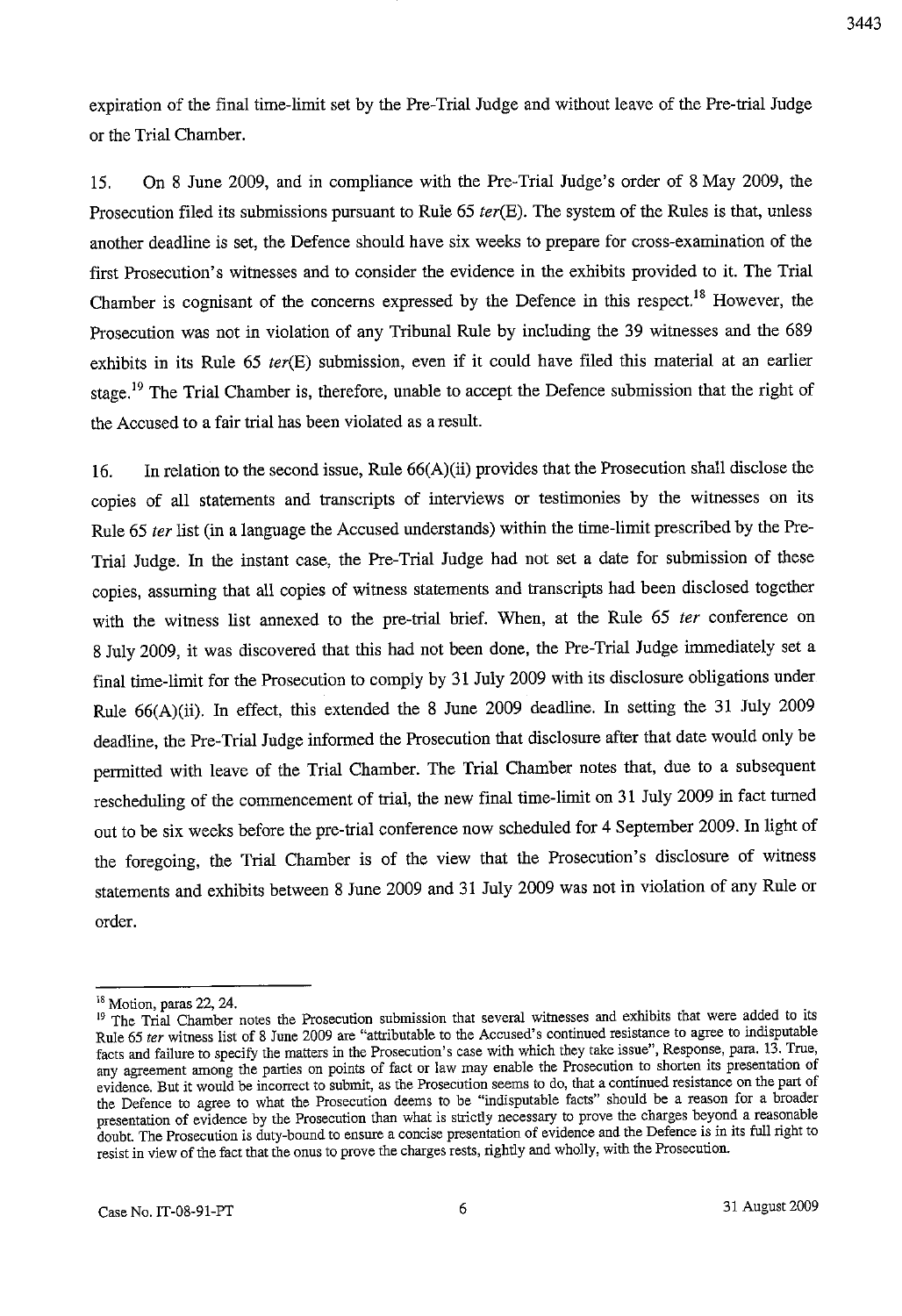17. However, at the Rule 65 *ter* conference held on 24 August 2009, it transpired that the Prosecution had continued to disclose witness statements and transcripts after 31 July 2009. The Prosecution acknowledged on that occasion that some 74 witness declarations or statements, most of them taken by BiH authorities, had not yet been disclosed. **In** the Trial Chamber's opinion, this material clearly falls within the Prosecution's obligation pursuant to Rule 66(A)(ii). The Prosecution also acknowledged that other exhibits had not yet been disclosed and stated that this was in part due to delays in translation.<sup>20</sup> In reply to the Pre-Trial Judge's question as to why these documents had not been disclosed to the Defence within the prescribed time-limit, the Prosecution stated that some documents had only recently been received while others were transcripts of testimonies that had been left out by oversight. It was also stated that yet others had been submitted for translation and that they were currently subject to assessment as to whether they should be translated at all in view of their relevance and size. However, the Prosecution did not identify which witnesses these documents pertain to or for which specific reasons each outstanding document remained undisclosed to the Defence beyond the final deadline set by the Pre-Trial Judge.

18. The Prosecution has been on notice since 8 July 2009 of its duty to obtain leave from the Trial Chamber for any disclosure under Rule 66(A)(ii) to the Defence beyond 31 July 2009. However, the Prosecution never applied for leave. **In** addition, at the Rule 65 *ter* conference held on 24 August 2009 the explanation given by the Prosecution for its failure to disclose the outstanding material on time was vague and insubstantial. The Trial Chamber considers in this respect that the final deadline set by the Pre-Trial Judge allowed the Prosecution a significant amount of time beyond 8 June 2009 to comply with its Rule 66(A)(ii) obligations. By contrast, the time now available to the Accused to prepare is limited.

19. The purpose underlying Rule 66(A)(ii) is to enable the Defence to confront witnesses with all their prior statements and transcripts. The provision is of fundamental importance to the Accused's right to a fair trial. As a consequence, the Trial Chamber is presently minded to order that any material disclosed after 31 July 2009 shall be excluded from the Prosecution's Rule 65 *ter*  lists. Moreover, if the Trial Chamber were to order such exclusion it would be obliged to consider whether the witnesses for whom the Prosecution has breached its Rule 66(A)(ii) obligations should give evidence at all. However, before making a final determination on these matters, the Trial Chamber orders the Prosecution to provide the following information ..

<sup>&</sup>lt;sup>20</sup> According to the Prosecution, in June 2009, 206 documents were sent for translation. By 24 August 2009, 50 of these had been translated and 74 were about to be completed by the CLSS, Rule 65 *ter* conference, 24 August 2009, T. 297. **According to the Prosecution, most of the remaining documents were logbooks and Assembly Minutes which could**  possibly not be translated any time soon because of their magnitude, id.